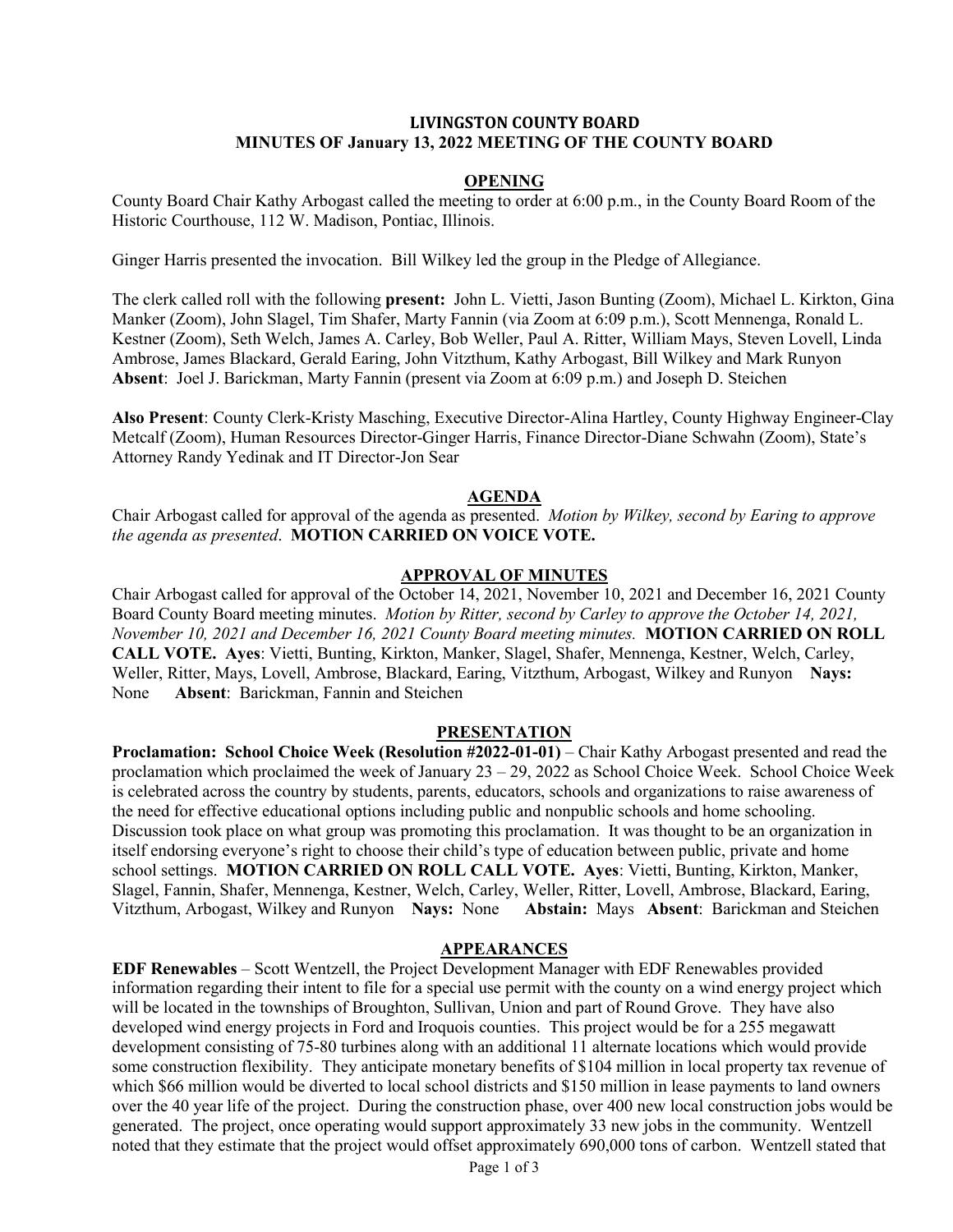EDF would be hosting an informational open house on February 8 from 4:30-7:00 p.m. in Cullom at the Tri-Point High School for residents to learn more about this project.

# **CONSENT AGENDA**

- A. Approval of Bills
- B. Appointments
	- a. **Brad Johnson (Resolution #2022-01-02)** Appointment to the Long Point Community Fire Protection District, to complete the unexpired term of Dean Wilhelm, which ends the first Monday in May 2022.

*Motion by Earing, second by Runyon for approval of the Consent Agenda.* **MOTION CARRIED ON ROLL CALL VOTE. Ayes**: Vietti, Bunting, Kirkton, Manker, Slagel, Fannin, Shafer, Mennenga, Kestner, Welch, Carley, Weller, Ritter, Mays, Lovell, Ambrose, Blackard, Earing, Vitzthum, Arbogast, Wilkey and Runyon **Nays:** None **Absent**: Barickman and Steichen

# **HIGHWAY**

Committee Chair Steve Lovell reviewed the **Action Agenda Items** as follows:

**a) Bridge Petition:** Broughton Road District – Scour Remediation at SN 053-3172 @ 2600N, 3210E Road. Estimated Cost =  $$5,000$ . Section 21-04000-01-AB

*Motion by Lovell, second by Weller to approve the Highway Action Item.* **MOTION CARRIED ON ROLL CALL VOTE. Ayes**: Vietti, Bunting, Kirkton, Manker, Slagel, Fannin, Shafer, Mennenga, Kestner, Welch, Carley, Weller, Ritter, Mays, Lovell, Ambrose, Blackard, Earing, Vitzthum, Arbogast, Wilkey and Runyon **Nays:** None **Absent**: Barickman and Steichen

Lovell noted the following items: they are in the process of preparing plans for the new building; architect is working with the mechanical and electrical tradesmen; and, there is a Winter Operations Policy regarding items such as snow removal available on the county website.

# **FINANCE**

**Resolution (#2022-01-03): Working Cash fund Transfer to Tort Judgement –** Committee Chair Shafer explained that the sizeable insurance premium to CIRMA was due this time of the year. Since the Tort Judgement Fund didn't have enough funds to cover the premium at this time, the transfer from the Working Cash Fund transfer was necessary. Shafer noted that this transfer had taken place the last three years due to a cash flow deficiency and would be repaid back after the next distribution of taxes. It was noted that the invoice due date was not able to be changed with this company. *Motion by Shafer, second by Wilkey to approve the Resolution Authorizing the Working Cash Fund Transfer to the Tort Judgement Fund*. **MOTION CARRIED ON ROLL CALL VOTE. Ayes**: Vietti, Bunting, Kirkton, Manker, Slagel, Fannin, Shafer, Mennenga, Kestner, Welch, Carley, Weller, Ritter, Mays, Lovell, Ambrose, Blackard, Earing, Vitzthum, Arbogast, Wilkey and Runyon **Nays:** None **Absent**: Barickman and Steichen

# **AG & ZONING**

Committee Chair Bunting noted that the EDF Renewables Wind Energy Project would go through the ZBA process, including public hearings. The ZBA met on Thursday, January 6 and approved moving forward with the text amendment for the addition of airports and rock quarries to the list of special use permits which includes wind energy, solar energy and cannabis.

# **RULES, LEGISLATION, VETERANS & COMMUNITY SERVICES COMMITTEE**

Committee Chair Mike Kirkton stated that their committee met for the first time last week. They discussed what their standard operating procedure within the committee would be and their focus for the year.